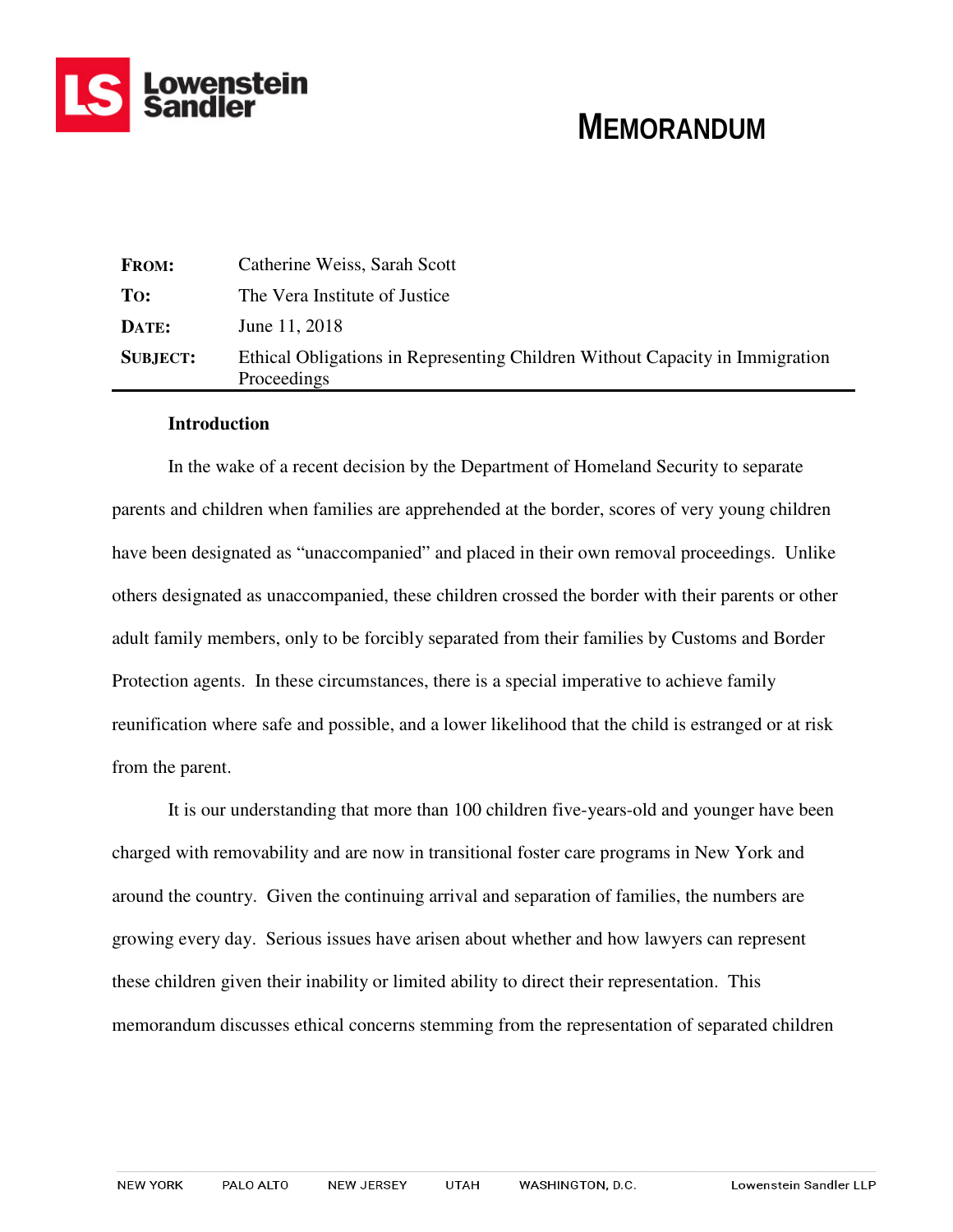who lack legal decision-making capacity because of age, cognitive impairment, or other circumstances. The memo also offers possible solutions.

#### **Issues Presented**

What options are available to attorneys who seek to represent children in immigration proceedings, when the child is extremely young or otherwise cannot direct his or her own representation? May, and should, the lawyer contact the child's parents or other close relatives and rely on their direction? May, and should, the lawyer petition to have a guardian or child advocate appointed to help determine and serve the best interests of the child? If these steps fail, may, and should, the lawyer in effect act as both guardian and counsel, investigating the child's best interests and then pursuing them?

## **Short Answers**

American Bar Association ["ABA"] Model Rule 1.14 requires that attorneys representing clients with diminished capacity, including very young, disabled, or traumatized children, maintain a normal attorney-client relationship to the extent possible. Despite this aspirational mandate, very young children are generally not able to communicate their desires or protect their own interests. This memorandum discusses the responsibilities of an attorney representing a separated child without decision-making capacity and advocates strongly in favor of a four-step process. First, the lawyer should engage the child as a client. This engagement enables communication with the child to assess his or her capacity and to involve the child in decisionmaking about his or her case to the extent possible. Second, the lawyer should make every reasonable effort to contact the child's parents or other responsible family members, who in most circumstances are the appropriate individuals to direct litigation in the best interest of the child.

-2-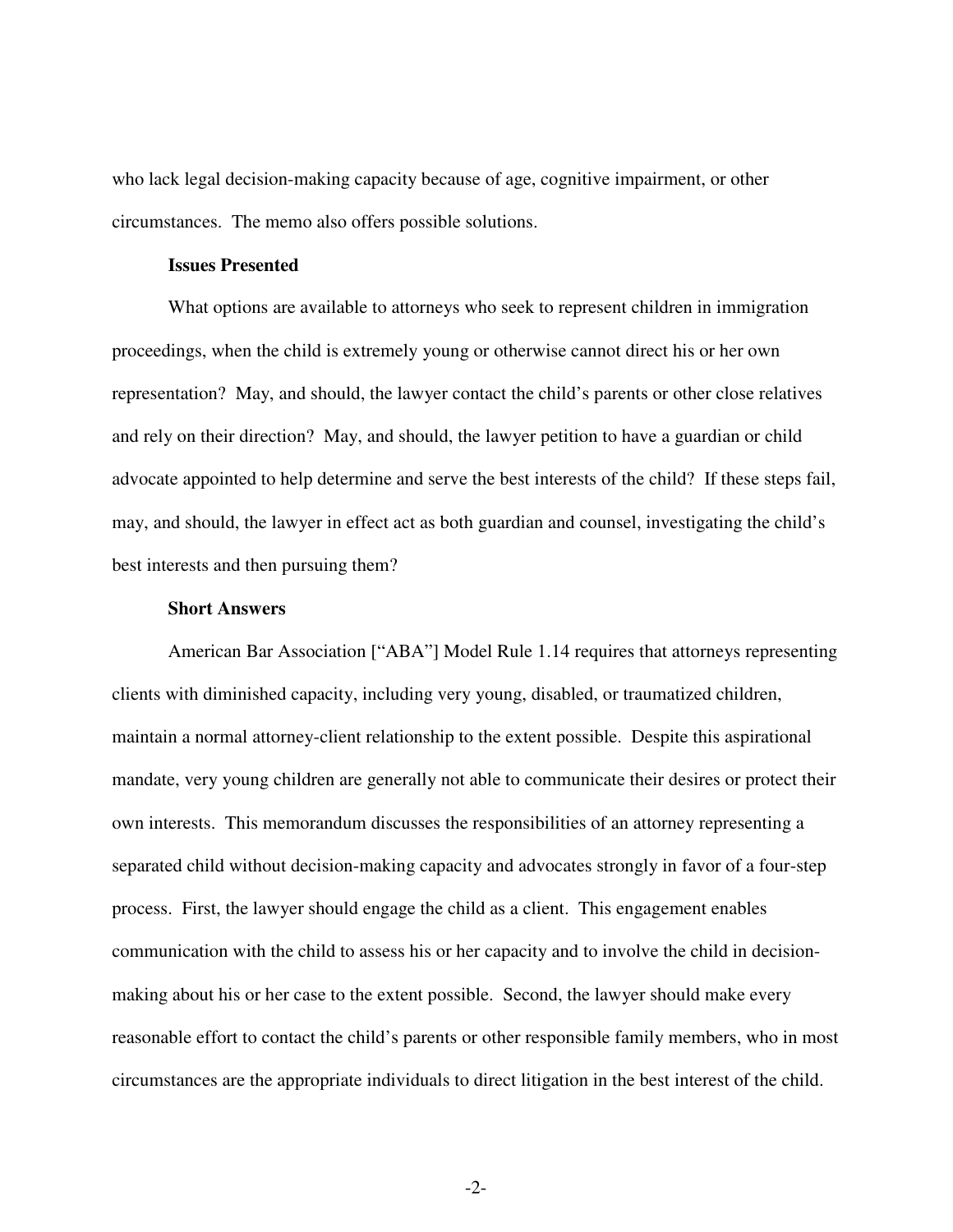Third, in cases where the parents or other close relatives are unreachable, or where evidence suggests that the child's family members cannot or will not make decisions in the best interest of the child, the lawyer should petition for a guardian ad litem or child advocate pursuant to Model Rule 1.14(b), to allow the attorney to protect her most vulnerable clients and provide the best representation possible. Fourth, if the court declines to appoint a guardian ad litem or child advocate, and none is available, the lawyer should proceed under Model Rule 1.14(b) to take "necessary protective action" to ascertain and advance the client's best interests.

## **Legal Analysis**

-

## A. Engaging the Client with Diminished Capacity

Model Rule 1.14 anticipates that lawyers will represent clients with diminished capacity. See Rule 1.14(a).<sup>1</sup> In the context of providing immigration representation to children in federal custody, it may be necessary to agree to represent a child and to file an appearance of counsel (an E-28 or G-28 Form) even to gain access to the child. Thus, a lawyer may engage a child as a client before fully understanding the child's capacity or legal needs. Rule 1.14 permits the representation to proceed in this fashion.

As more fully explained below, the Rule encourages the lawyer, insofar as possible, to maintain a normal client-lawyer relationship with child clients, communicating in a way that allows the child to express his or her wishes as to initiating (and continuing) the representation. Rule 1.14 thus authorizes an attorney to engage with a minor client who has less than full

<sup>&</sup>lt;sup>1</sup> All citations in this memo are to the Model Rules. Because each state's version of the Rules of Professional Conduct differs from the Model Rules to varying degrees, attorneys should refer to the RPCs for their jurisdiction for more specific guidance.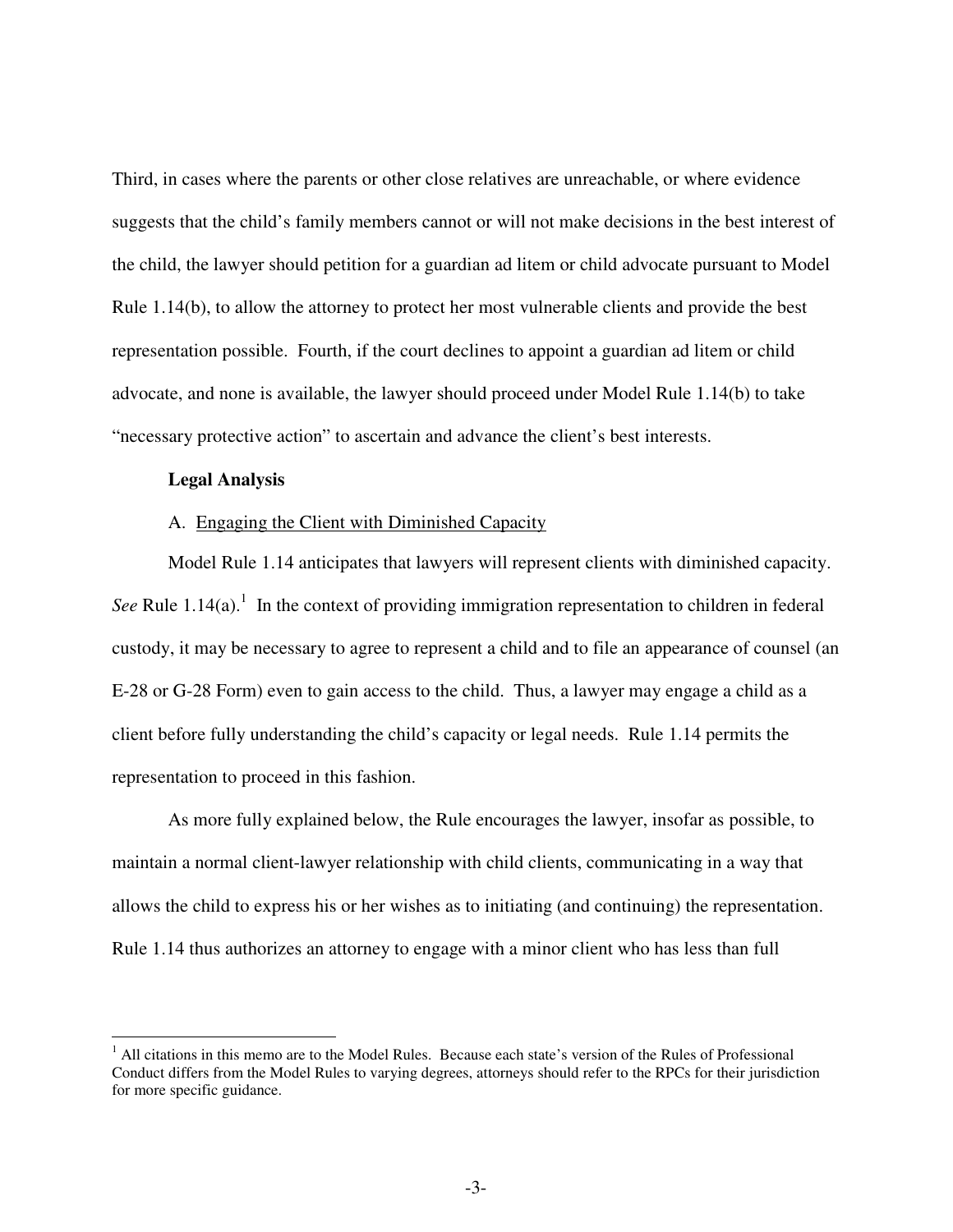capacity but can still understand and direct the representation. (See below for guidance on determining capacity.)

Even when a child lacks such capacity, however, the Rule authorizes engagement. In an emergent situation, Rule 1.14 permits an attorney to take legal action even on behalf of a "person with seriously diminished capacity" who is "unable to establish a lawyer-client relationship or to make express considered judgments about the matter." Rule 1.14, Comment 9. A lawyer may undertake such representation when: (1) "the health, safety or a financial interest of [the person] is threatened with imminent and irreparable harm," (2) "the person or another acting in good faith on that person's behalf has consulted with the lawyer," and (3) "the lawyer reasonably believes that the person has no other lawyer, agent or other representative available." *Id.* A very young or otherwise incapacitated child, separated from his or her family and in removal proceedings, may satisfy these criteria; Rule 1.14 authorizes a lawyer to undertake representation of a client in these circumstances. The Comments further direct the lawyer to "take steps to regularize the relationship or implement other protective solutions as soon as possible. Normally, a lawyer would not seek compensation for such emergency actions taken." Rule 1.14, Comment 10.

## B. Representing the Client with Diminished Capacity

Model Rule 1.14 directs the lawyer to treat child clients with the respect due any client and to take their wishes into account whenever possible.

> When a client's capacity to make adequately considered decisions in connection with a representation is diminished, whether because of minority, mental impairment or for some other reason, the lawyer shall, as far as reasonably possible, maintain a normal client-lawyer relationship with the client.

> > -4-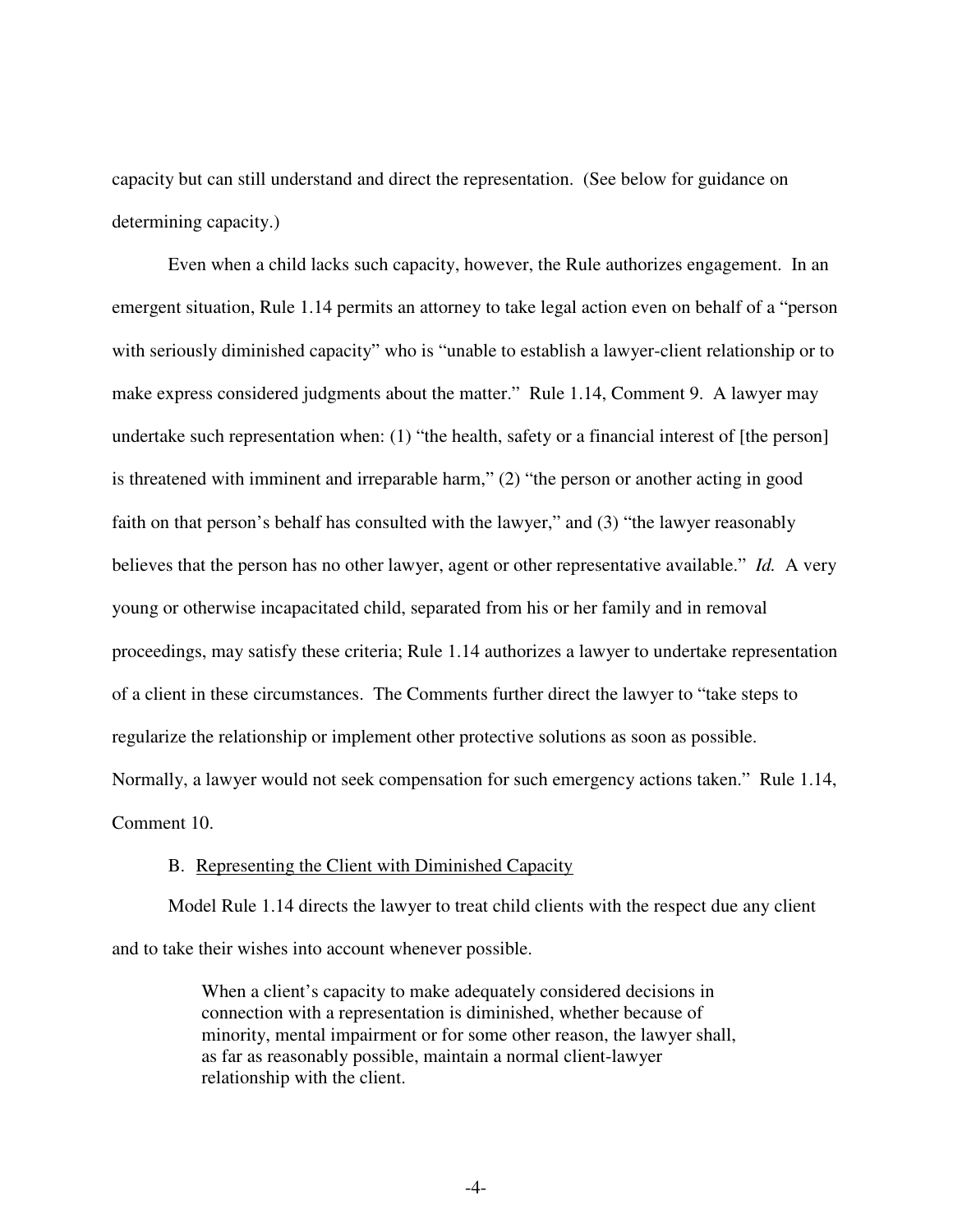Rule 1.14(a). Thus, "as far as reasonably possible" an attorney should consult with her child client and make every effort to understand and be guided by his or her wishes. The official comments to the Rule add further clarification:

> A client with diminished capacity often has the ability to understand, deliberate upon, and reach conclusions about matters affecting the client's own well-being. For example, children as young as five or six years of age, and certainly those of ten or twelve, are regarded as having opinions that are entitled to weight in legal proceedings concerning their custody.

Rule 1.14, Comment 1.

 The obligation to maintain a regular relationship with a child "implies that the lawyer should continue to treat the client with attention and respect, attempt to communicate and discuss relevant matters, and continue as far as reasonably possible to take action consistent with the client's directions and decisions." ABA Formal Opinion 96-404, *Client Under a Disability* (1996). The ABA Commission on Immigration reiterates this point in its guidance for lawyers representing unaccompanied children: "The Attorney shall ensure that the Child participates in the Immigration Investigation and EOIR Proceedings to the greatest extent possible, taking into account the Child's age, intellectual, social and emotional development, maturity, level of education, ability to communicate, and personal circumstances." ABA Comm'n on Immigration, *Standards for the Custody, Placement and Care; Legal Representation; and Adjudication of Unaccompanied Alien Children in the United States*, Part V.A.1.a. (August 2004)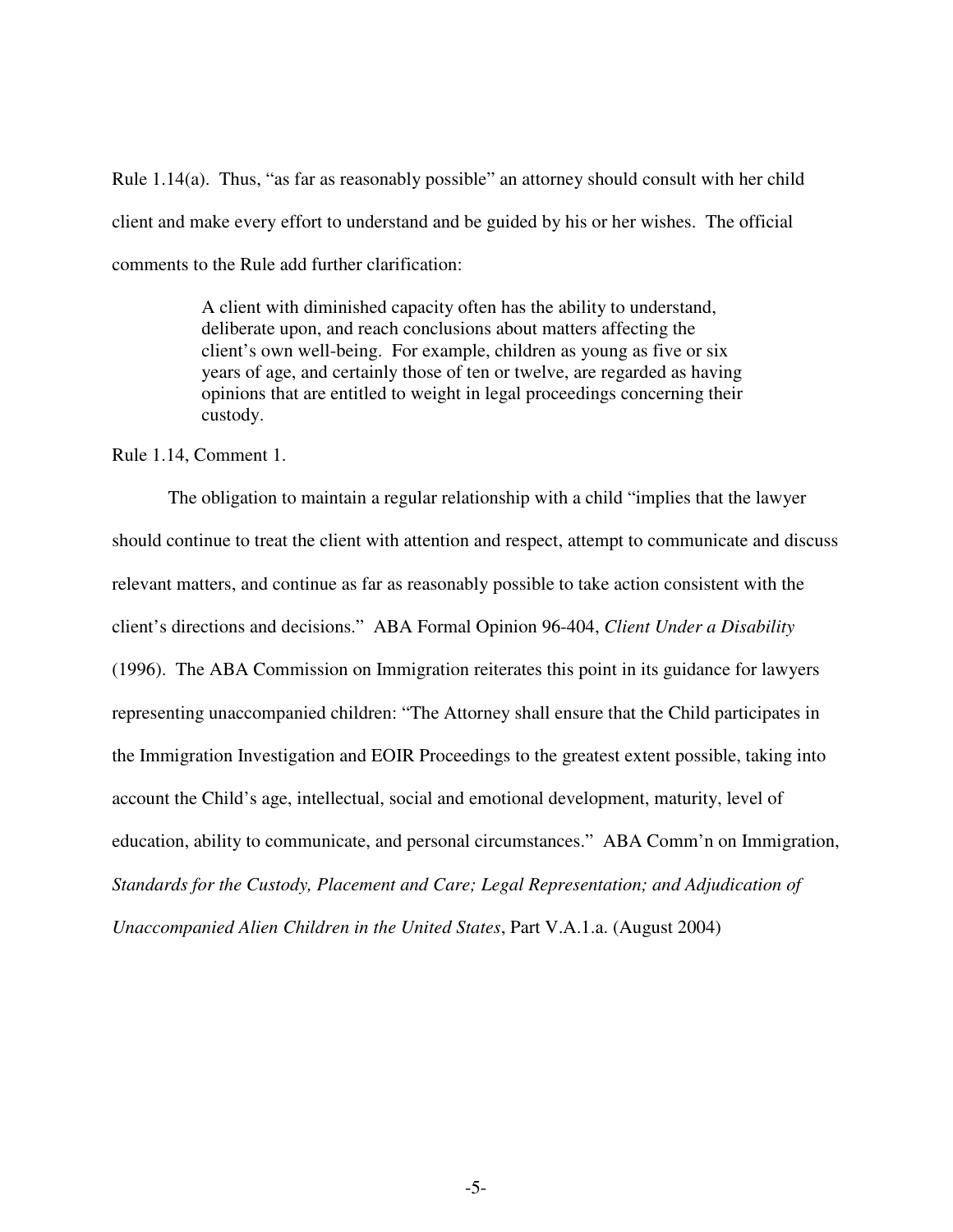["Standards"].<sup>2</sup> Whenever possible, the lawyer should advocate for the child's "expressed wishes." *Id.*, Part V.A.1.b.

 Therefore, even when dealing with a child as young as five years old, an attorney should make her best efforts to explain the legal proceedings to her client and to understand and advocate for the child's stated goals and wishes. For example, if a child says that he or she wants to be with his or her parents, the lawyer should make every effort to reunify the child with the parents, absent evidence that the parents present some danger to the child. The lawyer should allow the child to direct the representation or parts of the representation, to the child's capability.

C. Determining the Capacity of a Child Client

It may be obvious that a child has diminished capacity (*e.g.*, the child is too young to make informed and voluntary legal decisions, is nonverbal, or has a severe disability). The child's capacity is not always clear, however, and in that circumstance an attorney may need additional guidance. The ABA has set out a test that lawyers can use to determine a client's capacity. Factors to consider include:

- 1. the client's ability to articulate the reasoning leading to a decision;
- 2. the variability of client's state of mind and his/her ability to appreciate the consequences of a decision;
- 3. the substantive fairness of the client's decision;
- 4. the consistency of the client's decisions with the known longterm commitments and values of the client.

<sup>-</sup><sup>2</sup> *Available at*

https://www.americanbar.org/content/dam/aba/migrated/Immigration/PublicDocuments/Immigrant\_Standards.authc heckdam.pdf.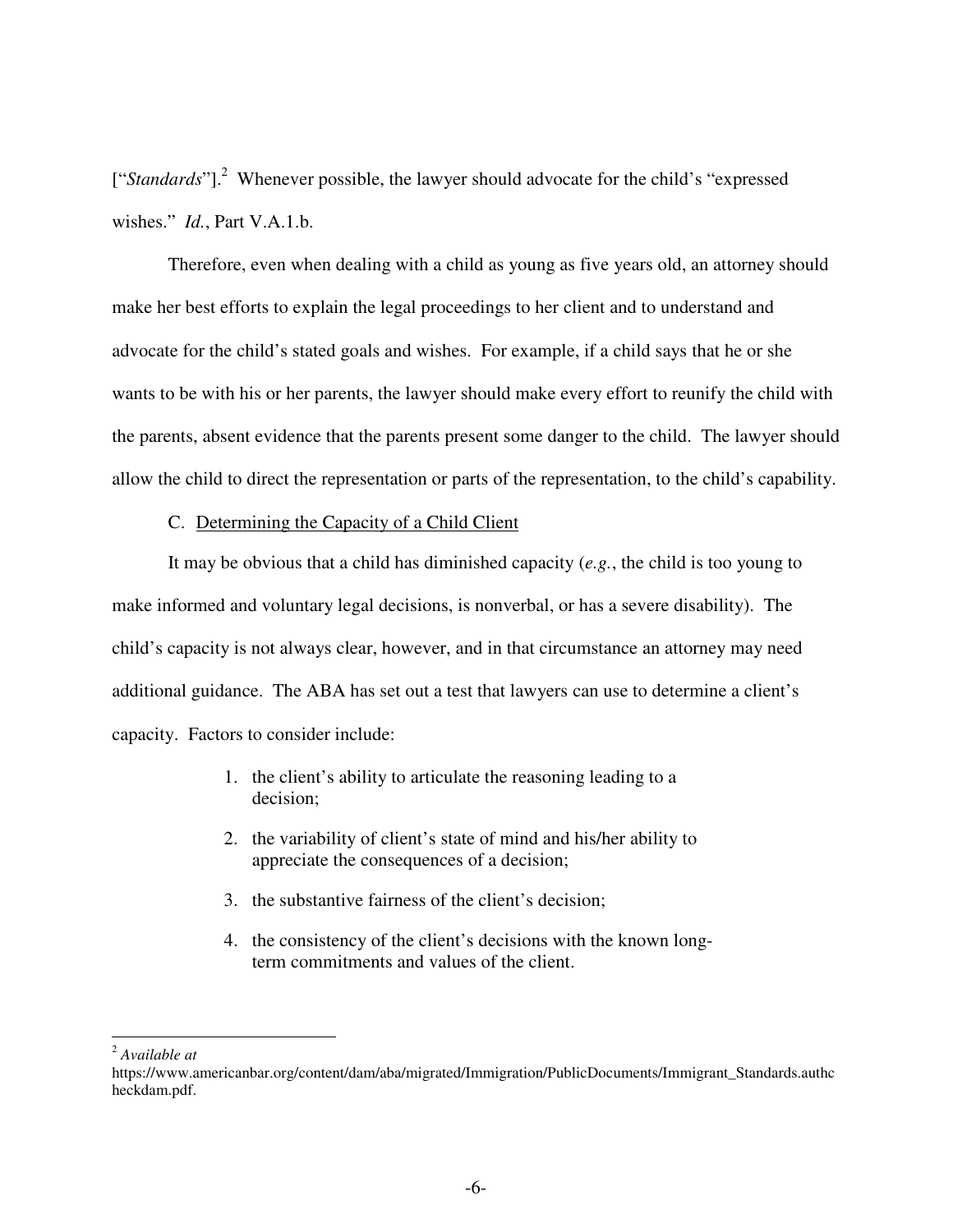Rule 1.14, Comment 6. More specifically, The ABA Commission on Immigration sets out

factors for use in assessing the competence of an unaccompanied child:

- 1. Ability to make decisions including: the ability to understand information relevant to the specific definitions at issue; the ability to appreciate one's situation with respect to the legal decisions to be made; the ability to think rationally about alternative courses of action; and the ability to express a choice among alternatives.
- 2. Legal ability, including functional abilities, understanding of the legal process, the ability to assist his Attorney in support of his claim, and the ability to participate in the hearing.
- 3. Intellectual, social and emotional development, considering such factors as age, interest, interaction with peers, psychosocial judgment, and cognitive maturity.

*Standards*, Part VIII.C.1.b.<sup>3</sup>

An attorney who is uncertain about her client's capacity should carefully consider the

factors above and determine whether intervention is necessary to protect the child's interests. If

the attorney is assured that her client is not capable of directing the representation and requires

assistance, an attorney should take the necessary protective measures to ensure that the child

receives adequate representation.

# D. Protective Measures Generally

When an attorney reasonably believes that the client has diminished capacity and is "at

risk of substantial physical, financial or other harm," the attorney may take "reasonably

 3 *See also* Charles P. Sabatino, *Representing a Client with Diminished Capacity: How Do You Know It and What Do You Do About It?*, 16 J. AM. ACAD. MATRIM. LAW. 481, 485 (2000); M. Aryah Somers, Practice Advisory, *Children in Immigration Proceedings: Concepts of Capacity and Mental Competency*, at 8-9, 11 (Nov. 2014), //www.americanbar.org/content/dam/aba/administrative/probono\_public\_service/ls\_pb\_uac\_docs\_vera\_institute\_so mers\_concepts\_of\_capacity\_competency\_11\_2014.authcheckdam.pdf; *Report of the Working Group on Determining the Child's Capacity to Make Decisions*, 64 FORDHAM L. REV. 1339 (Mar. 1996).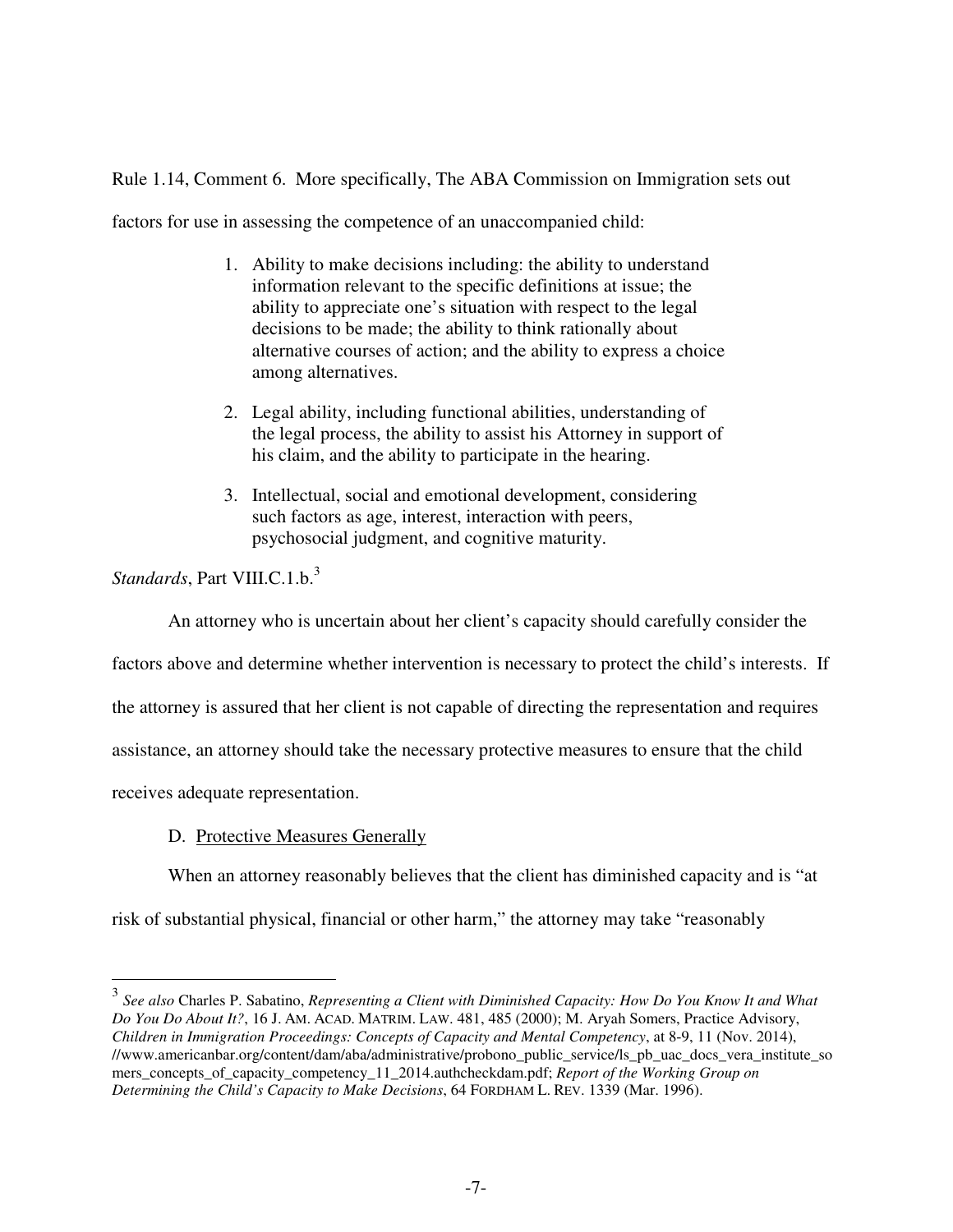necessary protective action, including consulting with individuals or entities that have the ability to take action to protect the client and, in appropriate cases, seeking the appointment of a guardian ad litem, conservator or guardian." Rule 1.14(b). Pursuant to subsection (b), protective measures can include

> consulting with family members, . . . professional services, . . . or other individuals or entities that have the ability to protect the client. In taking any protective action, the lawyer should be guided by such factors as the wishes and values of the client to the extent known, the client's best interests and the goals of intruding into the client's decisionmaking autonomy to the least extent feasible, maximizing client capacities and respecting the client's family and social connections.

Rule 1.14, Comment 5.

Although Rule 1.14(b) is written to permit, rather than require, a lawyer to take protective measures ("[T]he lawyer *may* take reasonably necessary protective action.") (emphasis added), such measures are a necessity when a client is incapacitated, preverbal, or otherwise unable to direct his or her own representation. A lawyer representing a very young or otherwise incapacitated child must take steps such as "consulting with individuals or entities that have the ability to take action to protect the client and, in appropriate cases, seeking the appointment of a guardian ad litem, conservator or guardian," Rule 1.14(b), in order to ascertain the child's interests and pursue them appropriately.

## E. Involvement of a Child's Family Members

Very young children "may wish to have family members or other persons participate in discussions with the lawyer." Rule 1.14, Comment 3. When a child expresses the desire to have his or her parents or other close relatives involved, the lawyer must make every reasonable effort to reach them. Similarly, where the child is preverbal, the lawyer should look to the parents or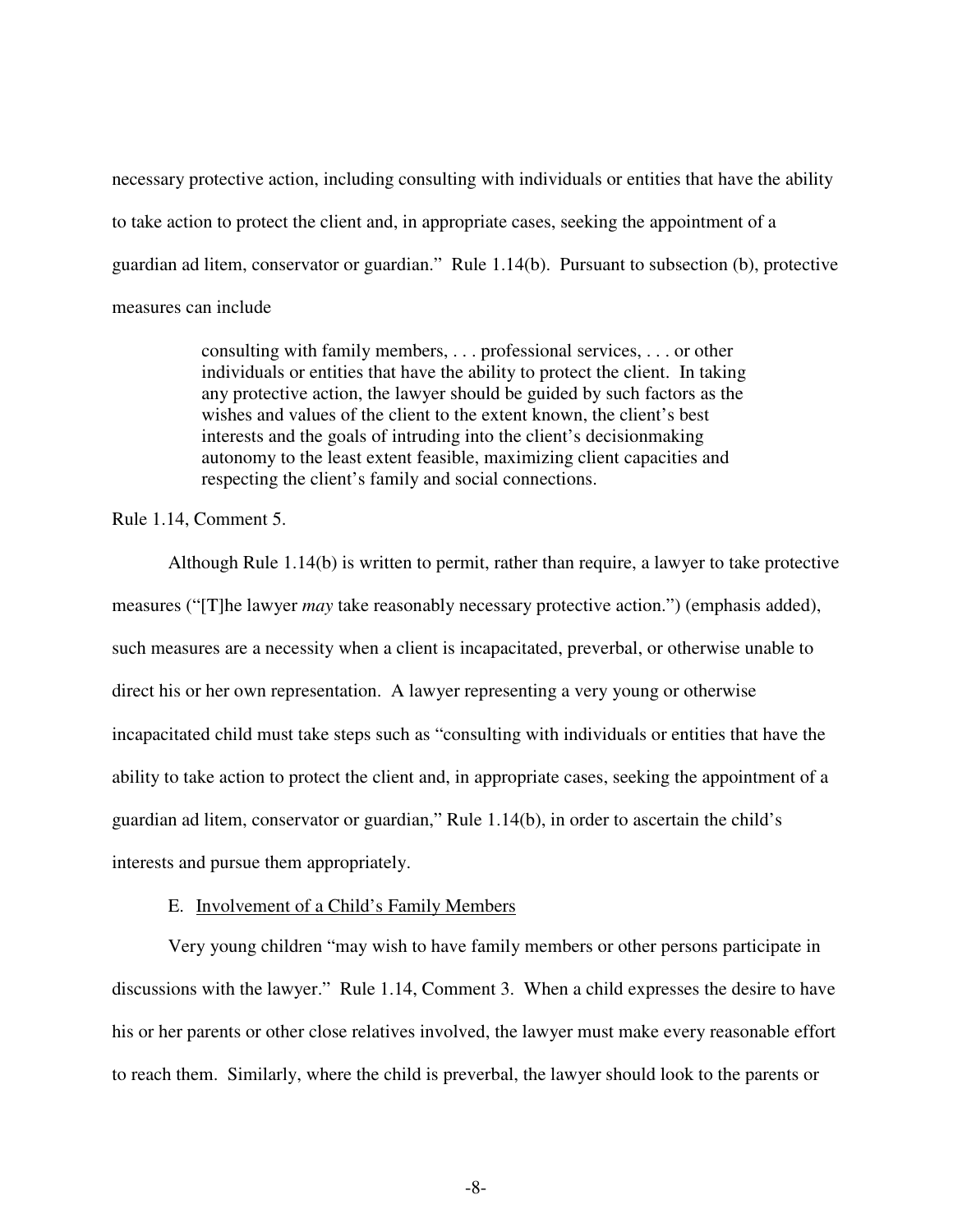other close family members who may be willing and able to direct the litigation in the best interests of the child. Indeed, the ABA *Standards* explicitly adopt "a presumption that release from a Detention Facility and family reunification are in the best interests of the Child and that a Child should be so reunified and/or so released." *Standards*, Part VI.A.1. Thus, absent evidence that the family poses a risk to the child, the lawyer should work toward reunification.

The relevant case law supports this proposition, identifying a parent as the child's natural guardian and decision-maker in legal proceedings. Approving an immigration regulation that gave parents primacy among individuals to whom children in custody might be released, the Supreme Court wrote: "The list begins with parents, whom our society and this Court's jurisprudence have always presumed to be the preferred and primary custodians of their minor children." *Reno v. Flores*, 507 U.S. 292, 310 (1993). Likewise, the Court has held that the Due Process Clause entitles parents, as well as their children, to notice of the child's right to counsel in delinquency proceedings. *In re Gault*, 387 U.S. 1, 41 (1967). Other authorities echo this sentiment:

> Because children by nature generally lack the capacity to make decisions based on their own long-term best interests, and because state laws reflect that fact, someone else often must make decisions on behalf of a child which will be, in the view of the decisionmaker, in that particular child's best interests. That role has traditionally been the parents' right and obligation.

Jonathan O. Hafen, *Children's Rights and Legal Representation – The Proper Roles of Children, Parents, and Attorneys*, 7 NOTRE DAME J.L. ETHICS & PUB. POL'Y 423, 424 (1993); *see also* Robyn Marie Lyon, Comment, *Speaking for a Child: The Role of Independent Counsel for* 

-9-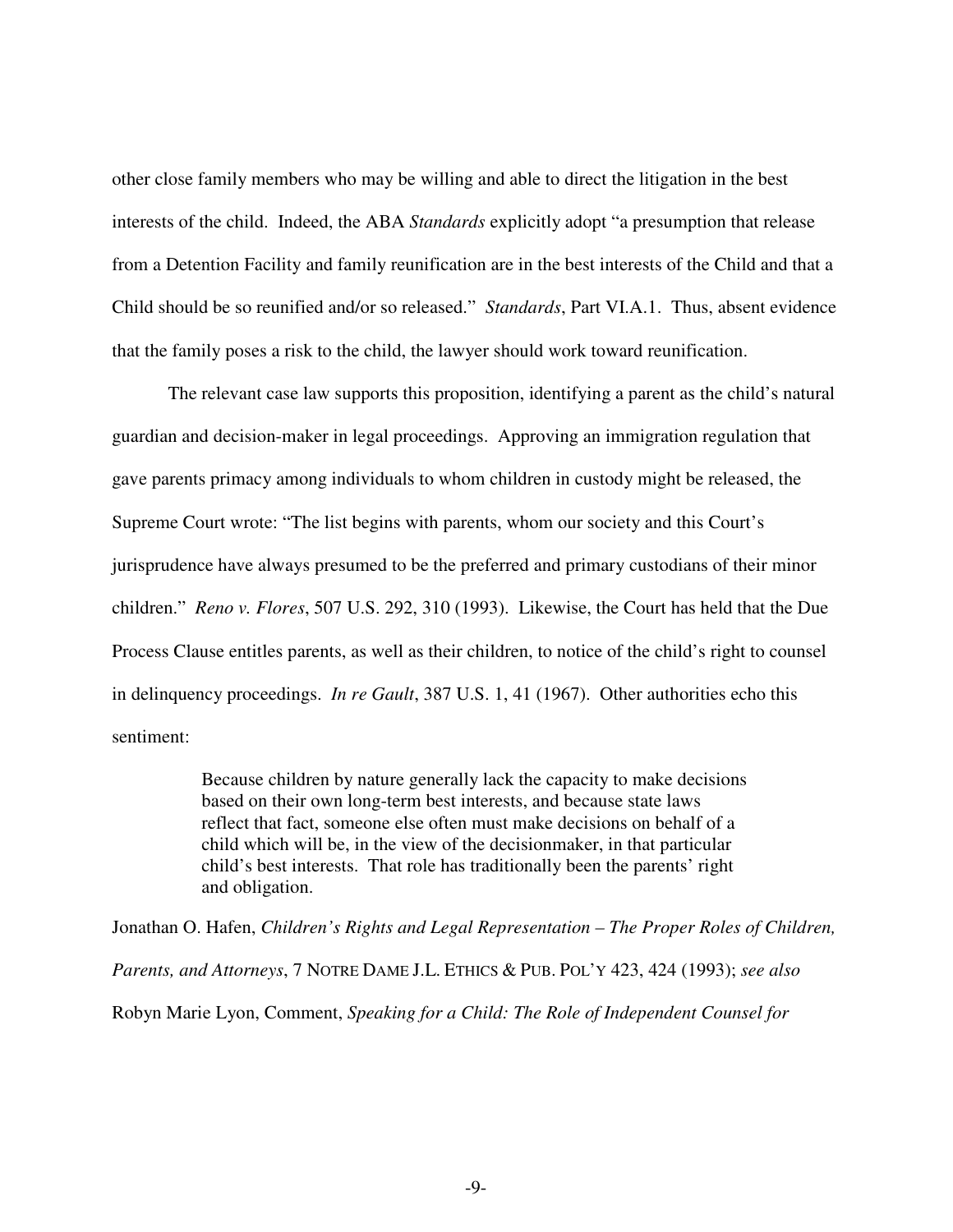*Minors*, 75 CAL. L. REV. 681, 683 & N.14 (1987) ("The normal presumption is that parents will function as substitute decision makers for their minor children."). $4$ 

Thus, an attorney for a child who lacks capacity should take all reasonable steps to locate the child's parents or closest responsible family members to determine whether those persons can reunify with the child and/or direct the litigation in the best interests of the child. Efforts to reach the parents or other family members should be guided by the lawyer's duty of diligence under Model Rule 1.3. This Rule instructs a lawyer to "pursue a matter on behalf of a client despite opposition, obstruction or personal inconvenience to the lawyer, and take whatever lawful and ethical measures are required to vindicate a client's cause or endeavor." Rule 1.3, Comment 1. A lawyer's best efforts to consult responsible family members may include contacting them in immigration detention, in their home countries, or wherever they may be found.

Of course, participation from family members may be impossible if they are unreachable, unavailable, uninterested, unwilling, or unable to advocate for the child's best interests. In that case, appointment of a guardian or child advocate may be necessary.

# F. Seeking the Appointment of a Guardian ad Litem ["GAL"] or Child Advocate

Model Rule 1.14(b)'s instruction to take protective action permits the attorney to file a petition for guardianship after determining that a child lacks decision-making capacity and has no parent or other close family member willing and able to direct the representation. The ABA Commission on Immigration goes even further, advocating that a child advocate be appointed for

 $\overline{a}$ 

<sup>&</sup>lt;sup>4</sup> The rights of parents to make decisions about and for their children will depend, however, on the scope of their involvement in their children's lives. *See Lehr v. Robertson*, 463 U.S. 248, 262 (1983) (holding that an unwed father has no due process right to be notified before an adoption unless he has a "significant custodial, personal, or financial relationship" with his child).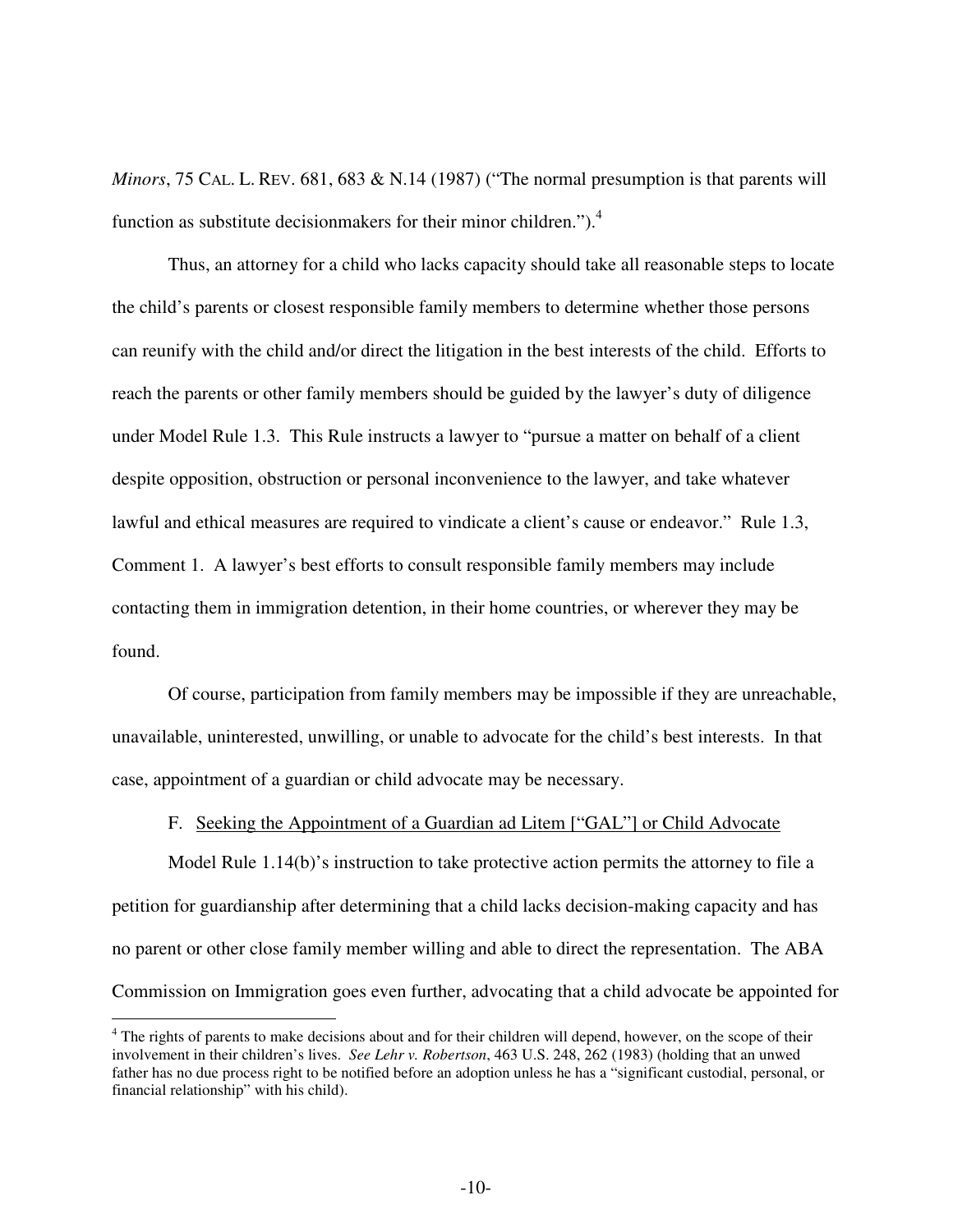all unaccompanied children in federal custody and facing removal proceedings. *Standards*, Part III.I. ("In order to ensure that the Child's best interests are identified, expressed and advocated at all times, an Advocate for Child Protection shall be appointed not later than 72 hours after the Custodial Agency assumes Custody of such Child.").

While Rule 1.14(b) allows an attorney to file a petition for appointment of a guardian to protect the child's interests, the ABA has concluded that "nothing in the rule suggests that the lawyer may represent a third party in taking such action, and after considerable analysis, the Committee concludes that a lawyer with a disabled client should not attempt to represent a third party petitioning for a guardianship over the lawyer's client." ABA Formal Op. 96-404. The attorney may, however, "support the appointment of a particular person or entity as guardian. Provided the lawyer has made a reasonable assessment of the person or entity's fitness and qualifications, there is no reason why the lawyer should not support, or even recommend, such an appointment." ABA Formal Op. 96-404.<sup>5</sup>

The question, then, is whether a lawyer representing a child in immigration proceedings can successfully petition for the appointment of a guardian or child advocate. No case or regulation explicitly authorizes an immigration court to appoint a guardian. More problematic still, recent guidance by the Department of Justice ["DOJ"] to the immigration courts on managing matters involving children states:

Neither the INA [Immigration and Nationality Act] nor the regulations permit Immigration Judges to appoint a legal representative or a guardian ad litem.

-

 $<sup>5</sup>$  Moreover, once a guardian has been appointed, there is no prohibition against jointly representing the child and the</sup> guardian, assuming that the guardian's and the child's interests are aligned and the guardian is prepared to advocate for the child's best interests. *See* ABA Formal Op. 96-404, p. 5. If the attorney intends to represent both the guardian and child, "any expectation the lawyer may have of future employment" by the putative guardian must be disclosed to the court. *Id.*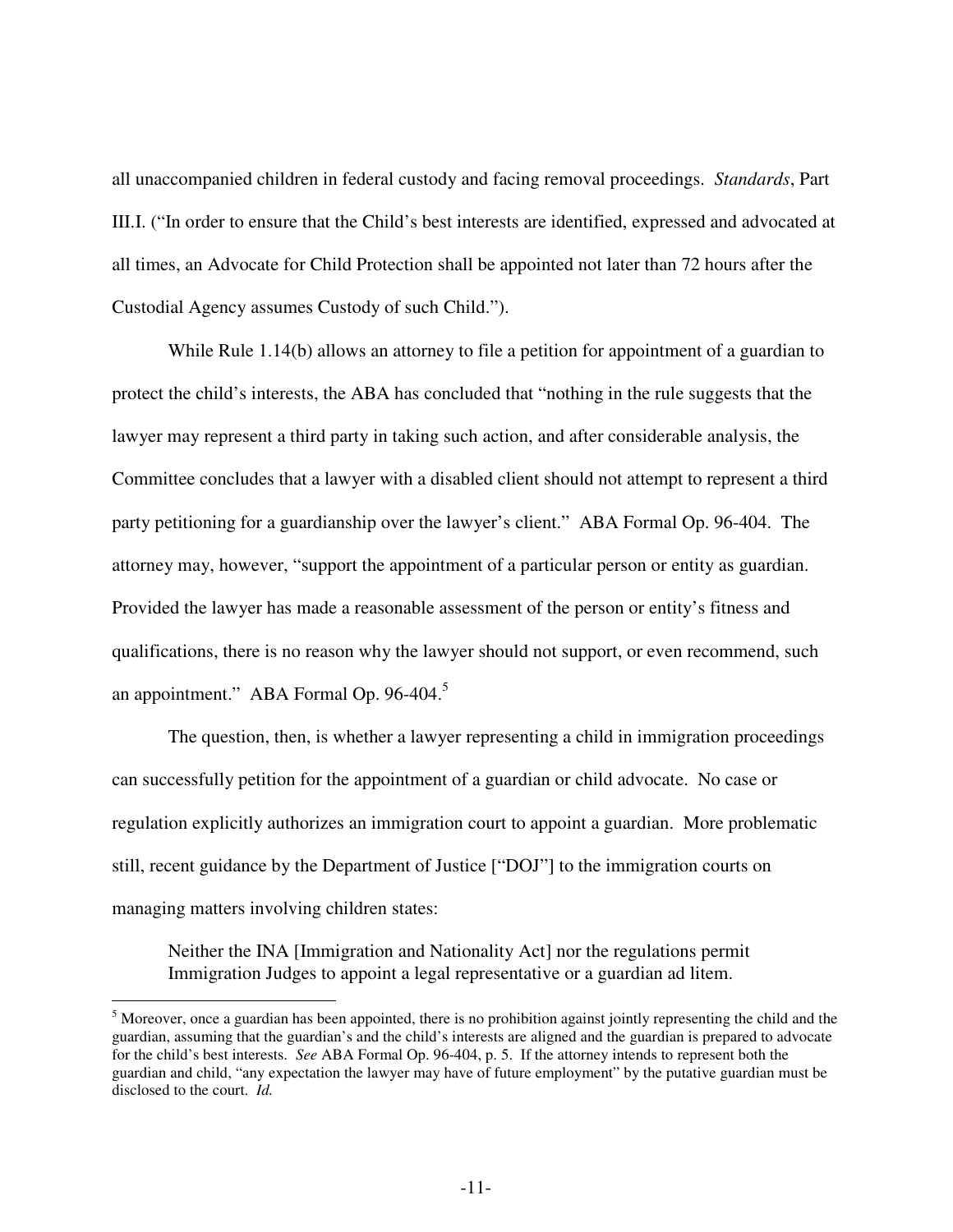Nevertheless, all Immigration Judges are required to provide a list of *pro bono* legal service providers in accordance with 8 C.F.R. § 1240.10(a)(2) and should encourage the use of appropriate *pro bono* resources, consistent with applicable ethical principles.

U.S. DOJ, Executive Office for Immigration Review, Office of the Chief Immigration Judge, *Operating Policies and Procedures Memorandum 17-03: Guidelines for Immigration Court Cases Involving Juveniles, Including Unaccompanied Alien Children*, Dec. 20, 2017, at III.C., https://www.justice.gov/eoir/file/oppm17-03/download ["OPPM"].

This is not, however, the final word. The OPPM states that it is intended to "provide[] guidance for adjudicating cases involving any unmarried individual under the age of 18." *Id.* at I. "It is not intended," however, "to limit the discretion of an Immigration Judge" nor to "mandat[e] a particular outcome in any specific case." *Id.*; *see also Prokopenko v. Ashcroft*, 372 F.3d 941, 944 ( $8<sup>th</sup>$  Cir. 2004) ("It is doubtful that an internal agency memorandum of this sort [i.e., the OPPM] could confer substantive legal benefits upon aliens or bind the INS.") The reasons for an immigration judge to appoint a guardian or child advocate in certain cases are so compelling that they should overcome the non-binding guidance offered in the OPPM.

Federal laws and regulations grant an array of rights to immigration respondents in general, and unaccompanied children or incompetent respondents in particular. These rights may be significantly impaired unless a guardian or advocate is appointed. In such cases, an immigration court should appoint a guardian, notwithstanding the contrary guidance in the OPPM, to ensure that the court is protecting the child's rights under the immigration laws and regulations.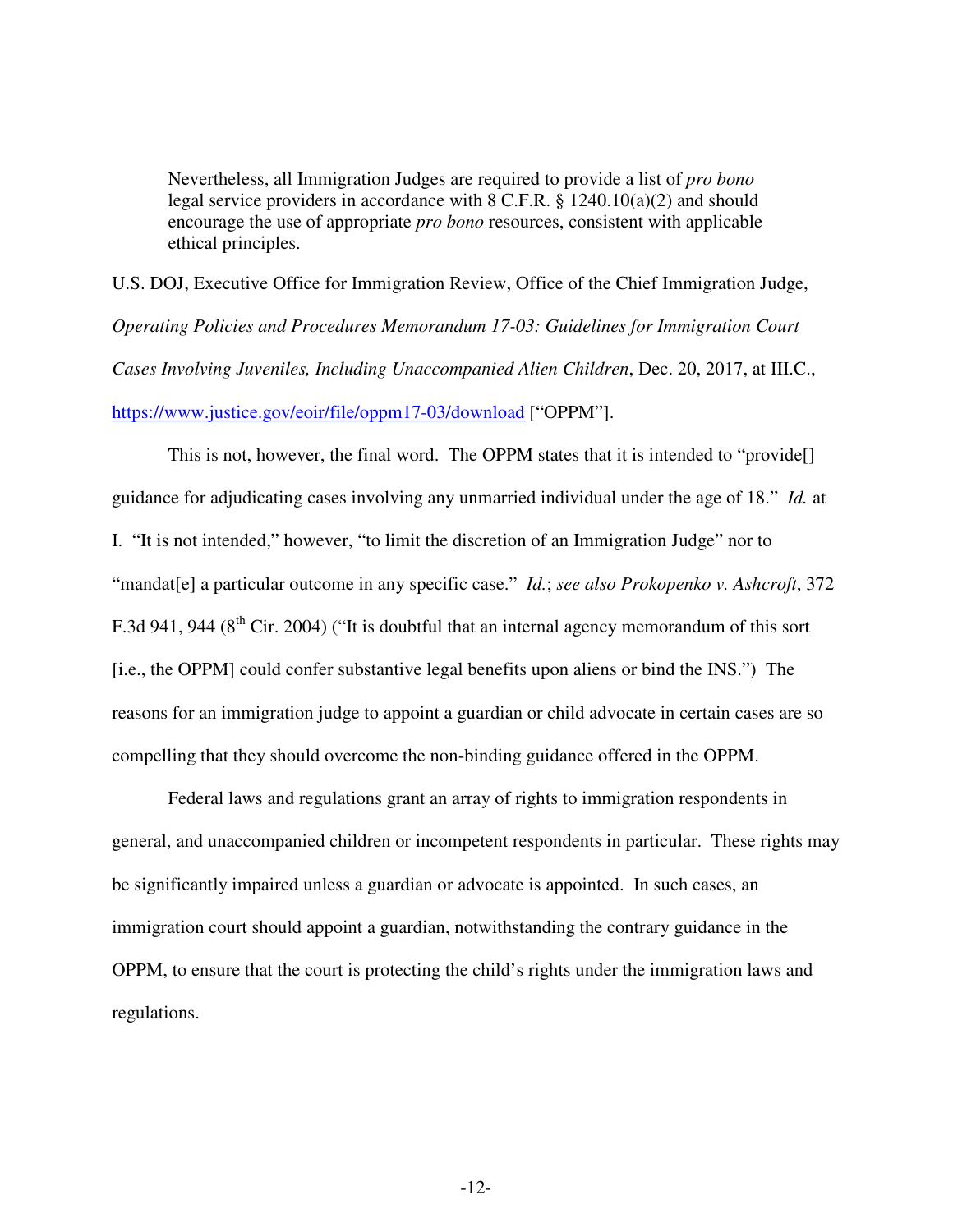First, there is a statutory right to private counsel. The INA guarantees to all immigration respondents "the privilege of being represented, at no expense to the Government, by counsel of the alien's choosing who is authorized to practice in such proceedings." 8 U.S.C. § 1229a(b)(4)(A); *accord* 8 U.S.C. § 1362. The Trafficking Victims Protection Reauthorization Act reinforces this right for unaccompanied immigrant children in federal custody:

The Secretary of Health and Human Services shall ensure, to the greatest extent practicable and consistent with section 292 of the Immigration and Nationality Act (8 U.S.C. § 1362), that all unaccompanied alien children who are or have been in the custody of the Secretary or the Secretary of Homeland Security . . . have counsel to represent them in legal proceedings or matters and protect them from mistreatment, exploitation, and trafficking. To the greatest extent practicable, the Secretary of Health and Human Services shall make every effort to utilize the services of pro bono counsel who agree to provide representation to such children without charge.

8 U.S.C. § 1232(c)(5). Thus, the government is required to take steps to secure counsel for unaccompanied children, although not to pay for such counsel. *See Jie Lin v. Ashcroft*, 377 F.3d 1024, 1034 ( $9<sup>th</sup>$  Cir. 2004) ("Absent a minor's knowing, intelligent, and voluntary waiver of the right to counsel, the IJ may have to take an affirmative role in securing representation by competent counsel.").

Second, the INA guarantees certain basic due process rights to immigrants in proceedings. All immigration respondents must be afforded "a reasonable opportunity to examine the evidence against the alien, to present evidence on the alien's own behalf, and to cross-examine witnesses presented by the Government." 8 U.S.C. § 1229a(b)(4)(B).

Third, the law offers special protections for respondents who lack capacity. If an immigrant's "mental incompetency" makes it "impracticable" for the immigrant to be "present at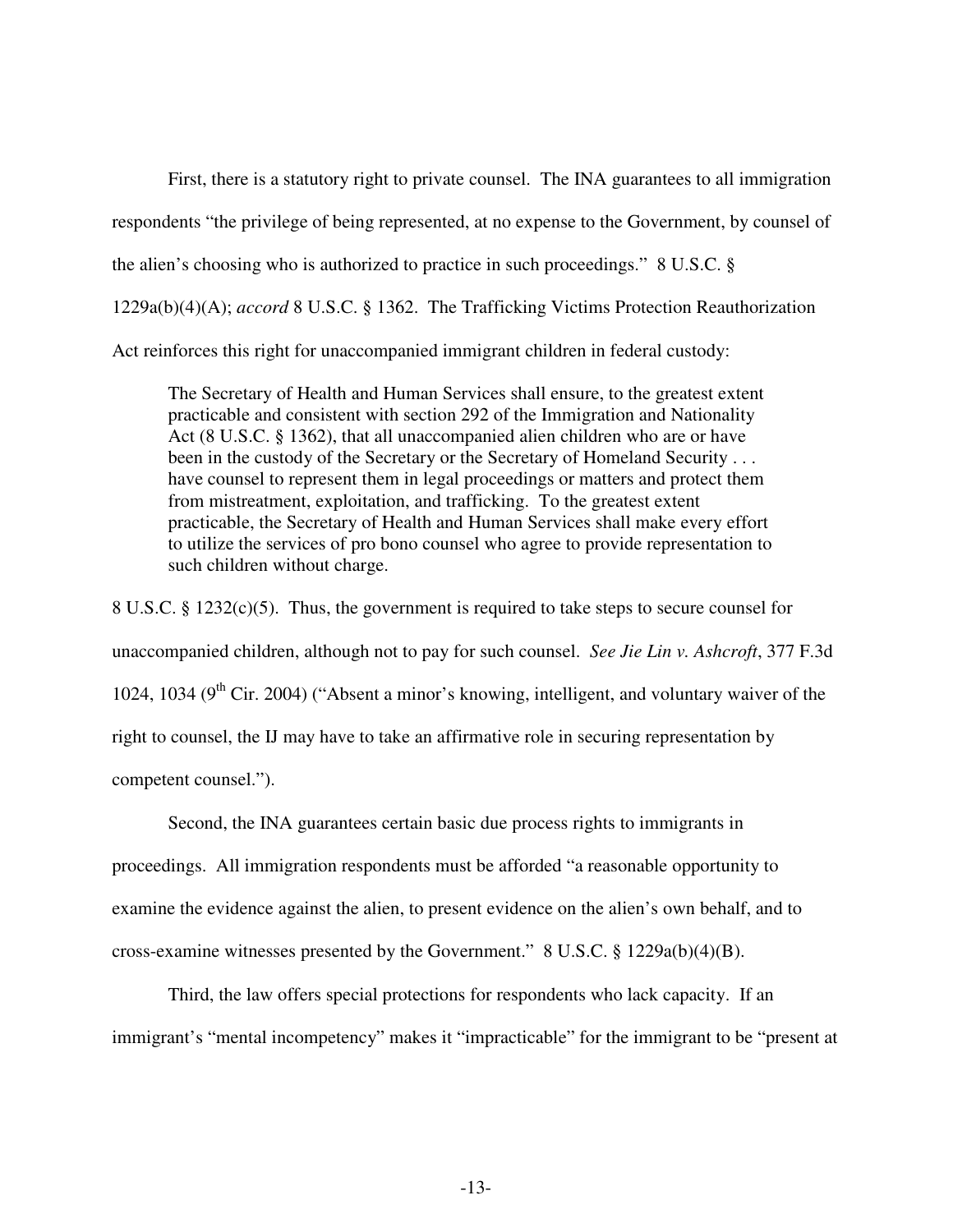the proceeding," the Attorney General must prescribe safeguards to protect the immigrant. 8

U.S.C. § 1229a(b)(3). The regulations issued in response to this mandate provide:

When it is impracticable for the respondent to be present at the hearing because of mental incompetency, the attorney, legal representative, legal guardian, near relative, or friend who was served with a copy of the notice to appear shall be permitted to appear on behalf of the respondent. If such a person cannot reasonably be found or fails or refuses to appear, the custodian of the respondent shall be requested to appear on behalf of the respondent.

8 C.F.R. § 1240.4. In fact, under the regulations, an Immigration Judge may not accept an admission of removability from "an unrepresented respondent who is incompetent or under the age of 18 and is not accompanied by an attorney or legal representative, a near relative, legal guardian, or friend." 8 C.F.R. § 1240.10(c). The relevant case law instructs immigration courts examining the competency of a respondent to consider "whether he or she has a rational and factual understanding of the nature and object of the proceedings, can consult with the attorney or representative if there is one, and has a reasonable opportunity to examine and present evidence and cross-examine witnesses." *Matter of M-A-M, Respondent*, 21 I. & N. Dec. 474, 484 (B.I.A. 2011).

When a separated child lacks the capacity to direct his or her own legal representation, and no parent or close family member is available to direct the representation in accordance with the child's best interest, appointment of a GAL or child advocate<sup>6</sup> is necessary to enable the child to exercise his or her rights as an immigration respondent. From an ethics standpoint, it is the best practice for the roles of the child's lawyer and GAL to be distinct. *See Lawyer-Client* 

 $\overline{a}$ 

<sup>&</sup>lt;sup>6</sup> Pursuant to TVPRA, the Secretary of Health and Human Services is authorized to "appoint independent child advocates for child trafficking victims and other vulnerable unaccompanied alien children." 8 U.S.C. §  $1232(c)(6)(A)$ .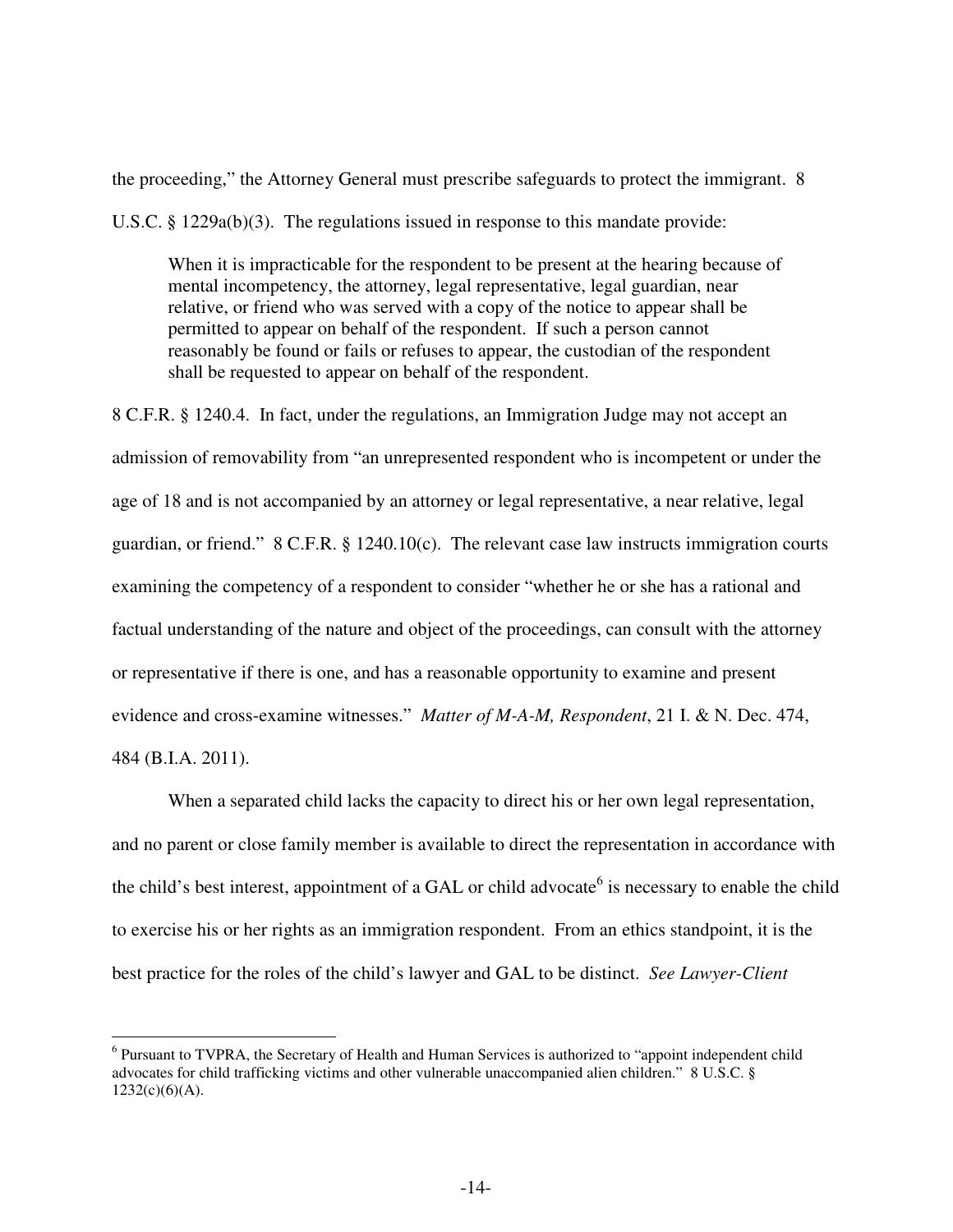#### *Relationship: Client with Diminished Capacity: Hybrid Role of Lawyer-GAL*, ABA/BNA

Lawyers' Manual on Professional Conduct 31:612 ("This hybrid role . . . can place the lawyer in a difficult position because the duties of a GAL at times conflict with a lawyer's duties under the rules of professional conduct, a circumstance that has engendered a fair amount of controversy about the propriety of lawyers' acting in this dual capacity, especially when children are involved.").<sup>7</sup> The lawyer's primary obligation is to ascertain and follow the client's wishes to the greatest extent possible. This is the case when a client is competent, Rule 1.2(a) ("[A] lawyer shall abide by a client's decisions concerning the objectives of representation and . . . shall consult with the client as to the means by which they are to be pursued."), and it remains the case when a client has diminished capacity, Rule 1.14(a) ("[T]he lawyer shall, as far as reasonably possible, maintain a normal client-lawyer relationship with the client."). In contrast, it is the duty of the GAL or child advocate "to ensure that the Child's best interests are identified, expressed, and advocated." *Standards*, Part III.I; *see also* 8 U.S.C. § 1232(c)(6)(A) ("A child advocate shall be provided access to materials necessary to effectively advocate for the best interest of the child.")

A lawyer representing a child who lacks both capacity and close family members will depend on a GAL or child advocate to assess and express the child's best interests, while the lawyer continues to explore the child's wishes insofar as possible. Without the assistance of a GAL or child advocate, the lawyer may lack the guidance she needs to provide effective representation to an incapacitated and parentless child, with the result that the child may be

-

<sup>7</sup> *Available at*

http://lawyersmanual.bna.com/morc/3302/split\_display.adp?fedfid=15770679&vname=mopcref31&wsn=50026685 7&searchid=31579185&doctypeid=1&type=score&mode=doc&split=0&scm=3302&pg=0.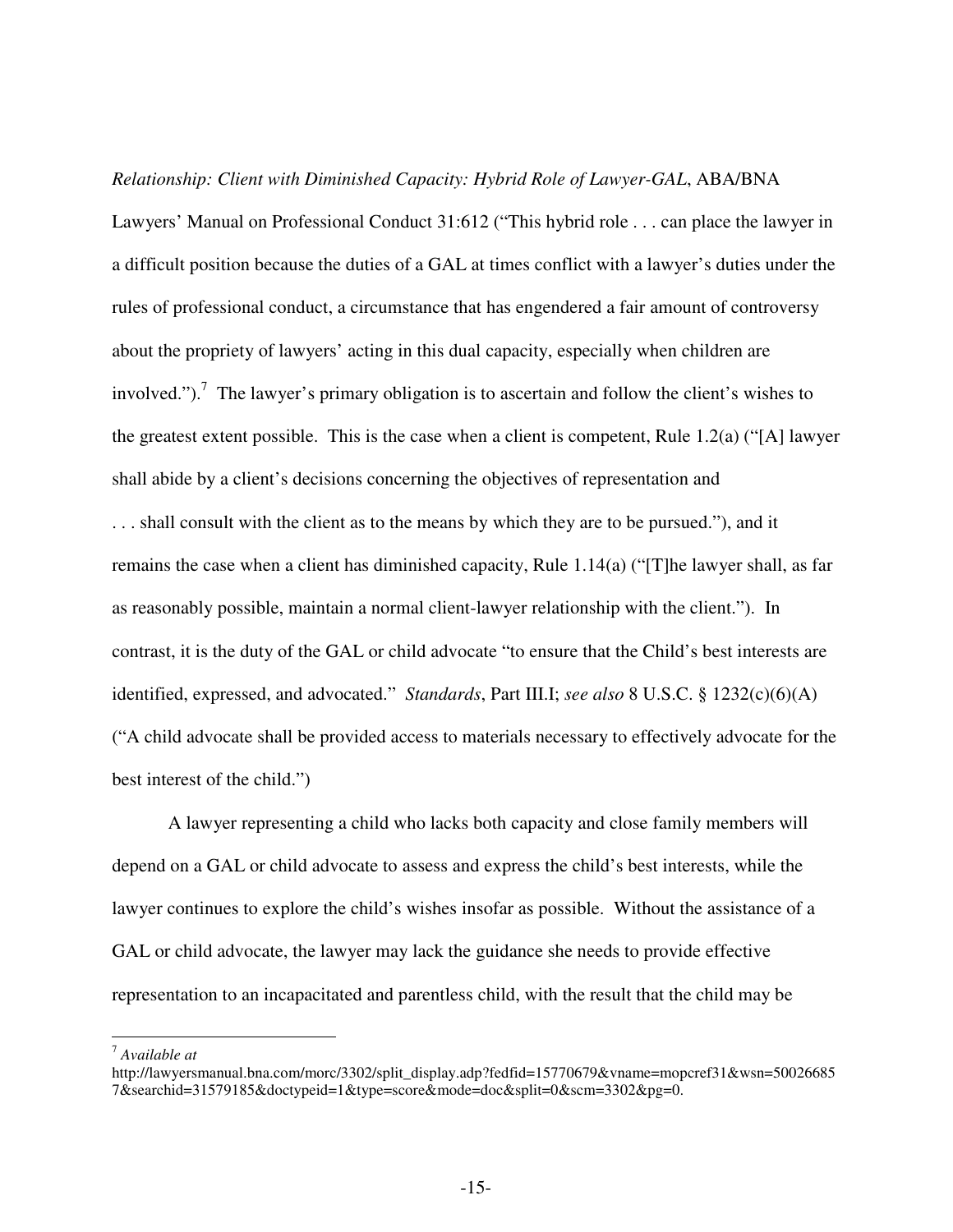denied his or her statutory right to counsel in removal proceedings. *See* 8 U.S.C. § 1229a(b)(4)(A); 8 U.S.C. § 1362; 8 U.S.C. § 1232(c)(5). A denial of the right to counsel, in turn, defeats any hope of giving the child "a reasonable opportunity to examine the evidence against the alien, to present evidence on the alien's own behalf, and to cross-examine witnesses presented by the Government." 8 U.S.C. § 1229a(b)(4)(B). The appointment of a guardian or advocate is therefore the lynchpin that allows the child to be appropriately represented and protected in removal proceedings.

In a recent decision, the Ninth Circuit declined to hold as a matter of constitutional due process that all minors are entitled to court-appointed counsel in removal proceedings. *C.J.L.G. v. Sessions*, 880 F.3d 1122 (9th Cir. 2018). The court recognized, however, that "if we had determined that the risk of erroneous deprivation of C.J.'s right to a full and fair hearing absent court-appointed counsel was a virtual certainty—then we might have been compelled to award such relief to C.J." *Id.* at  $1145$ .<sup>8</sup> Here, a child without capacity and without a family member to speak for him or her will certainly be deprived of a fair hearing unless counsel appears on the child's behalf, and the lawyer in many cases will require guidance from a guardian or advocate in order to represent the child effectively.

Thus a lawyer representing a child who lacks capacity and has no family member to speak for him or her should petition the immigration court to appoint a guardian or child advocate to investigate and assess the child's best interests. So long as legal conflicts do not

 $\overline{a}$ 

<sup>&</sup>lt;sup>8</sup> See also id. at 1151 ("The opinion does not hold, or even discuss, whether the Due Process Clause mandates counsel for unaccompanied minors. That is a different question that could lead to a different answer.") (Owens, J., concurring).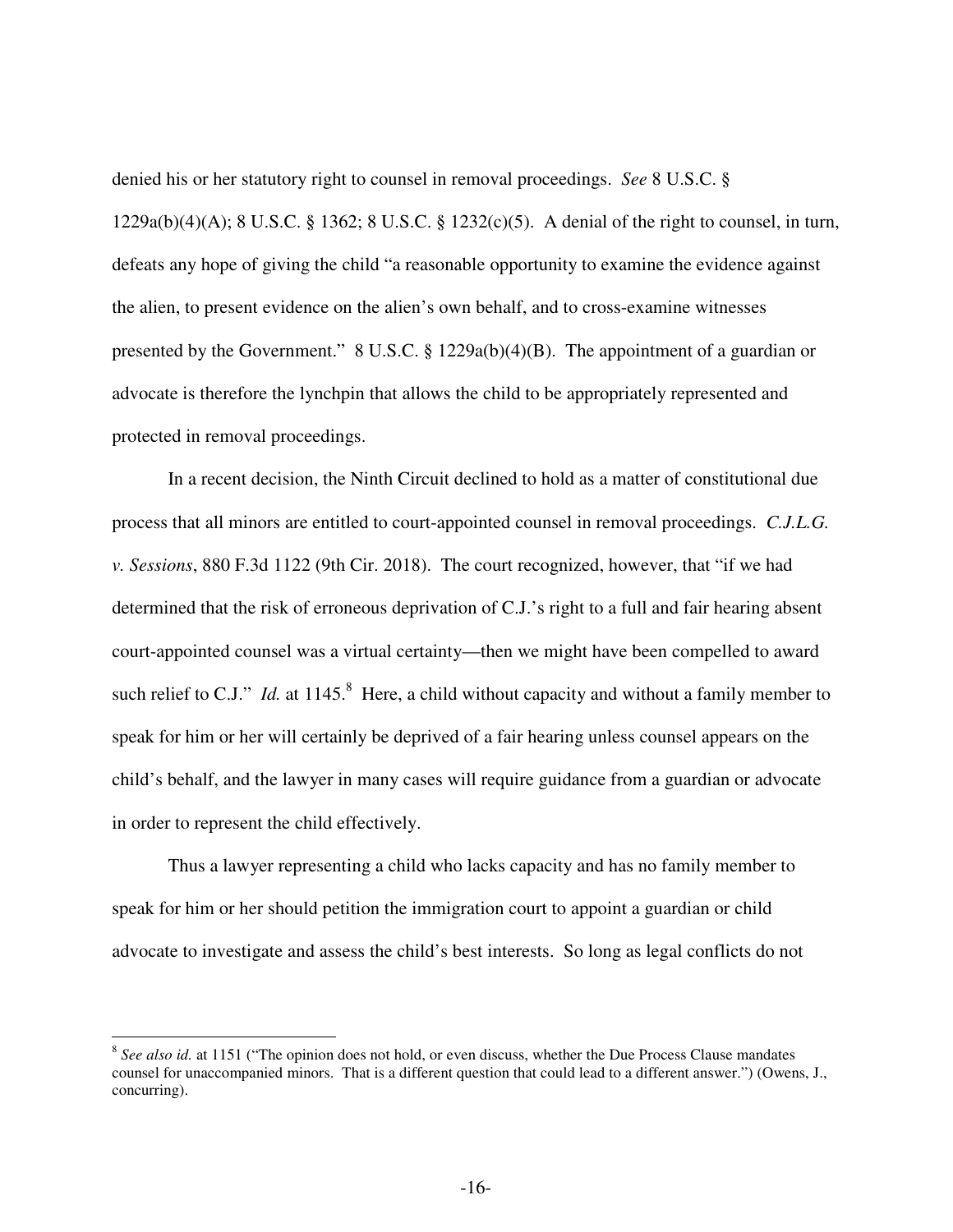arise between the child client and the appointed guardian or advocate, the lawyer may rely on the guardian or advocate to direct the representation of the child. Rule 1.14, Comment 4.

# G. Proceeding Without the Assistance of Family Members or a Guardian or Child Advocate

If the court refuses to appoint a GAL or advocate, and none is available, the lawyer is put in a troubling position. Her choices are to seek permission to withdraw from representing the child or to continue the representation in a hybrid lawyer-GAL role. Neither option is satisfactory, although the second is better.

Withdrawal is problematic for a variety of reasons. First, the court may deny an application to withdraw, requiring the attorney to continue her representation of the child. Rule 1.16(c) ("When ordered to do so by a tribunal, a lawyer shall continue representation notwithstanding good cause for terminating the representation."). Second, Model Rule 1.16 counsels against withdrawal when it would have "a material adverse effect on the interests of the client." Rule 1.16(b)(1). Especially with respect to a client with diminished capacity, the "discharge may be seriously adverse to the client's interests." *Id.*, Comment 6. Indeed, it is difficult to conceive of a scenario in which withdrawal would not prejudice the interests of an incapacitated minor client proceeding without the help of responsible family members.

Alternatively, the attorney may assume the dual roles of lawyer and GAL. The ABA recognizes that in "the most exigent of circumstances" an attorney may act as a guardian for her incompetent client, "where immediate and irreparable harm will result from the slightest delay." ABA Formal Op. 96-404. An incapacitated child in immigration proceedings without representation is certainly at risk of "immediate and irreparable harm." When "the person is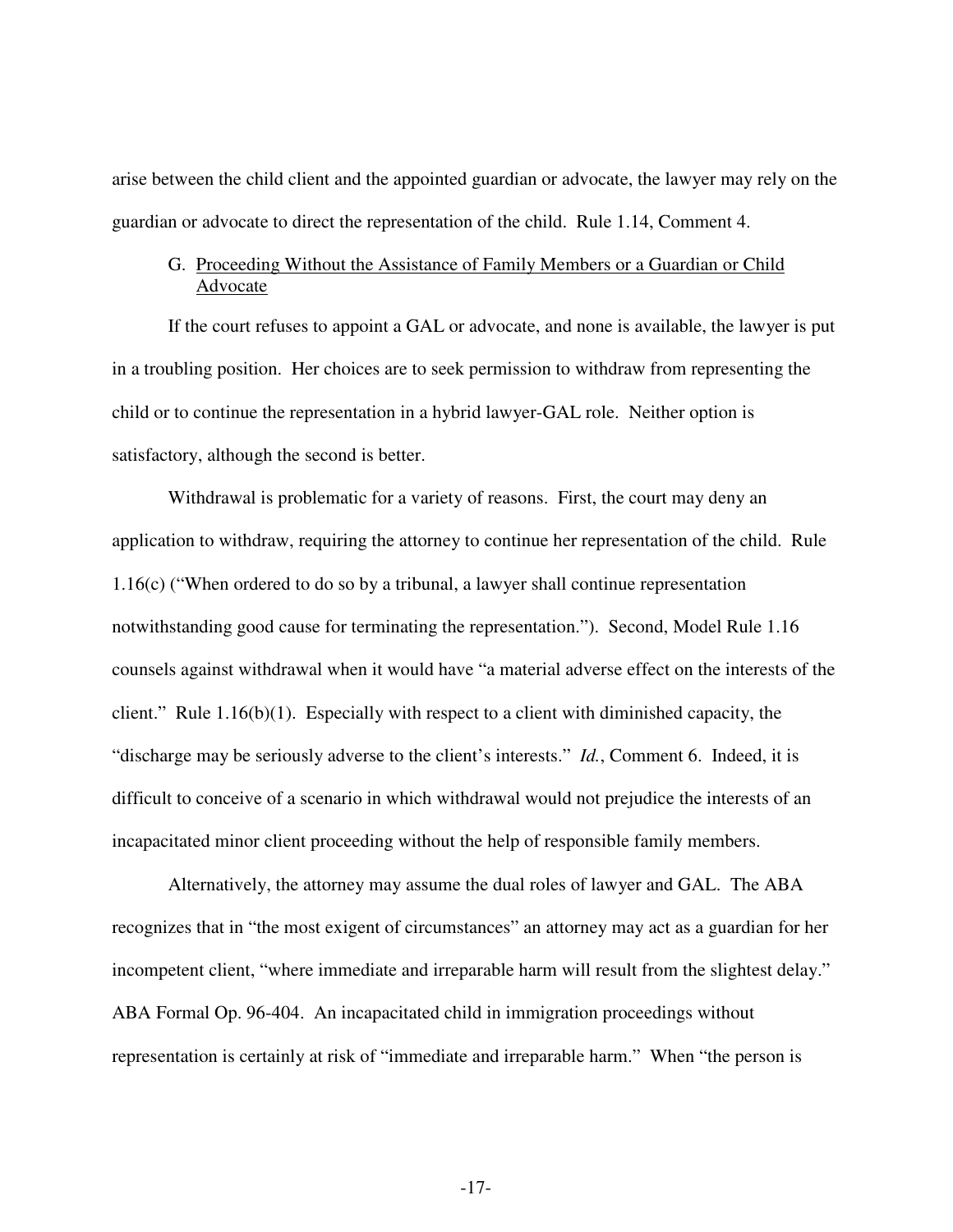unable to establish a client-lawyer relationship or to make express considered judgments about the matter," Model Rule 1.14 grants attorneys the authority to determine the best interests of the incapacitated client and proceed on that basis. *See* Rule 1.14, comment 9. Moreover, the comments to Model Rule 1.14 make clear that an attorney may "consult with support groups, professional services . . . or other individuals or entities that have the ability to protect the client." Rule 1.14, comment 5.

Faced with the choice between withdrawing from the representation and compromising the client or continuing the representation and advocating for the perceived best interests of a vulnerable client, using any and all protective measures available, the attorney should continue the representation.

## **Conclusion**

ABA Model Rule 1.14 requires an attorney to respect a child's wishes and to allow the child to direct the representation to the extent possible. When the child cannot adequately protect his or her own interests, however, the attorney must seek the assistance of a third party to direct the representation. A parent or other responsible family member is usually in the best position to speak for the best interests of the child, and a lawyer has a duty to take all reasonable steps to locate and consult with such a person. If no parent or other responsible family member can or will speak for the child, the lawyer should petition the immigration court for the appointment of a guardian or child advocate to ascertain and advocate for the child's best interest. Assuming no legal conflict arises between the child client and the parent, guardian, or advocate, the lawyer may then rely on that person to direct the representation of the child. In the